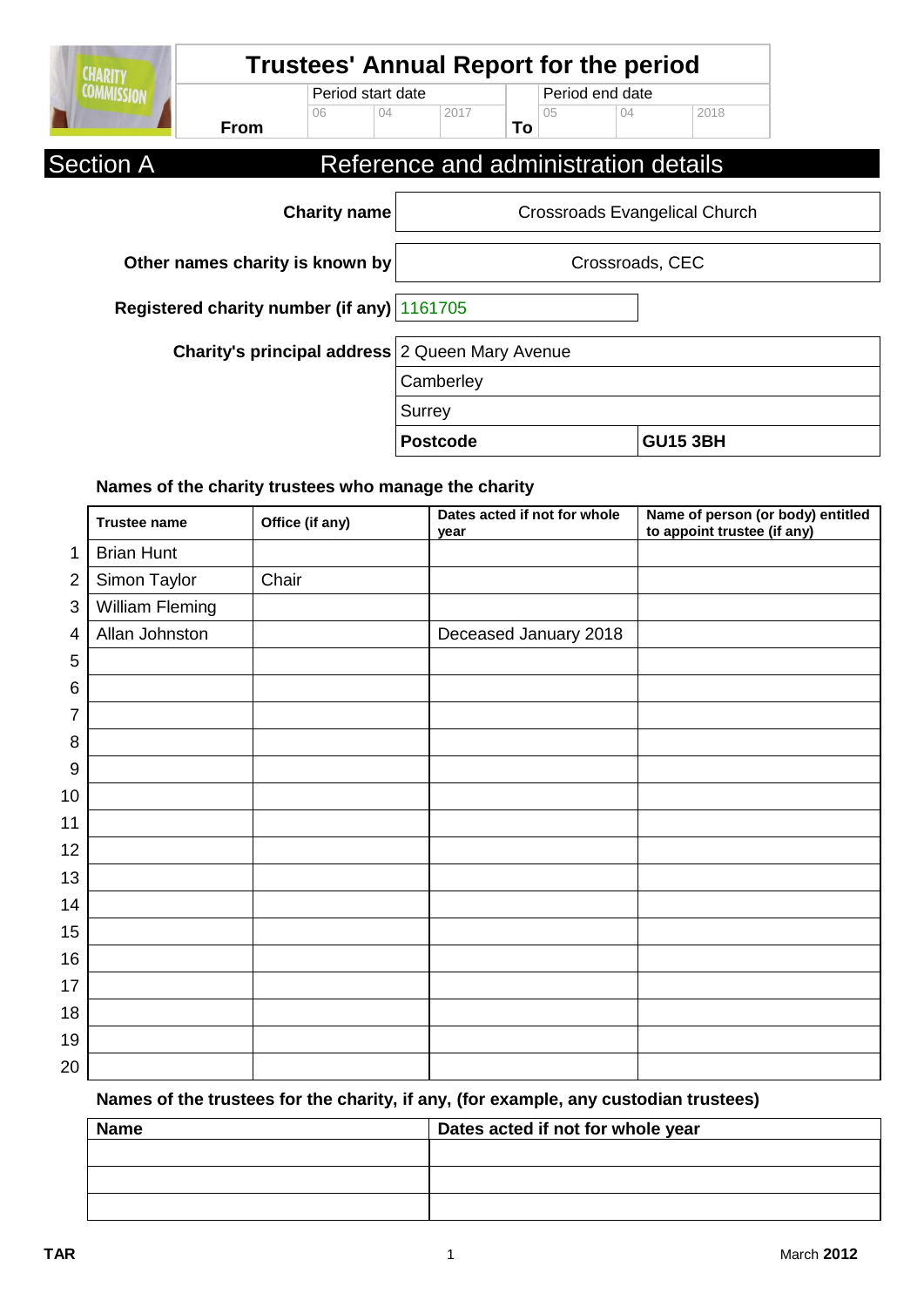## **Names and addresses of advisers (Optional information)**

| <b>Type of adviser</b> | <b>Name</b> | <b>Address</b> |
|------------------------|-------------|----------------|
|                        |             |                |
|                        |             |                |
|                        |             |                |
|                        |             |                |

**Name of chief executive or names of senior staff members (Optional information)**

# **Section B Structure, governance and management**

## **Description of the charity's trusts**

| Type of governing document<br>(eg. trust deed, constitution)        | Constitution                                                                                            |
|---------------------------------------------------------------------|---------------------------------------------------------------------------------------------------------|
| How the charity is constituted<br>(eg. trust, association, company) | <b>Charitable Incorporated Organisation</b>                                                             |
| Trustee selection methods<br>(eg. appointed by, elected by)         | Trustees are appointed for fixed terms by the existing trustees in<br>accordance with the constitution. |

## **Additional governance issues (Optional information)**

| You may choose to include<br>additional information, where<br>relevant, about:                        | Policies:<br>Safeguarding Children & Vulnerable Adults Policy. We have, and<br>$\bullet$<br>review such a policy.                                                                                                                                                                                                                                   |  |  |  |  |
|-------------------------------------------------------------------------------------------------------|-----------------------------------------------------------------------------------------------------------------------------------------------------------------------------------------------------------------------------------------------------------------------------------------------------------------------------------------------------|--|--|--|--|
| policies and procedures<br>$\bullet$<br>adopted for the induction and<br>training of trustees;        | CEC is a member of Churches Together in Camberley CIO and<br>$\bullet$<br>contributes financially to it.<br>Major risks are around children's work. All workers are DBS<br>$\bullet$                                                                                                                                                                |  |  |  |  |
| • the charity's organisational<br>structure and any wider<br>network with which the charity<br>works; | checked and activities are risk assessed.                                                                                                                                                                                                                                                                                                           |  |  |  |  |
| relationship with any related<br>parties;                                                             |                                                                                                                                                                                                                                                                                                                                                     |  |  |  |  |
| • trustees' consideration of<br>major risks and the system<br>and procedures to manage<br>them.       |                                                                                                                                                                                                                                                                                                                                                     |  |  |  |  |
| <b>Section C</b>                                                                                      | <b>Objectives and activities</b>                                                                                                                                                                                                                                                                                                                    |  |  |  |  |
| Summary of the objects of the<br>charity set out in its<br>governing document                         | The object of the CIO is to advance the Christian faith for the public<br>benefit in accordance with the statement of beliefs and practices in the<br>Schedule attached to the constitution referred to above in Camberley and<br>in such other parts of the United Kingdom or the world as the charity<br>trustees may from time to time think fit |  |  |  |  |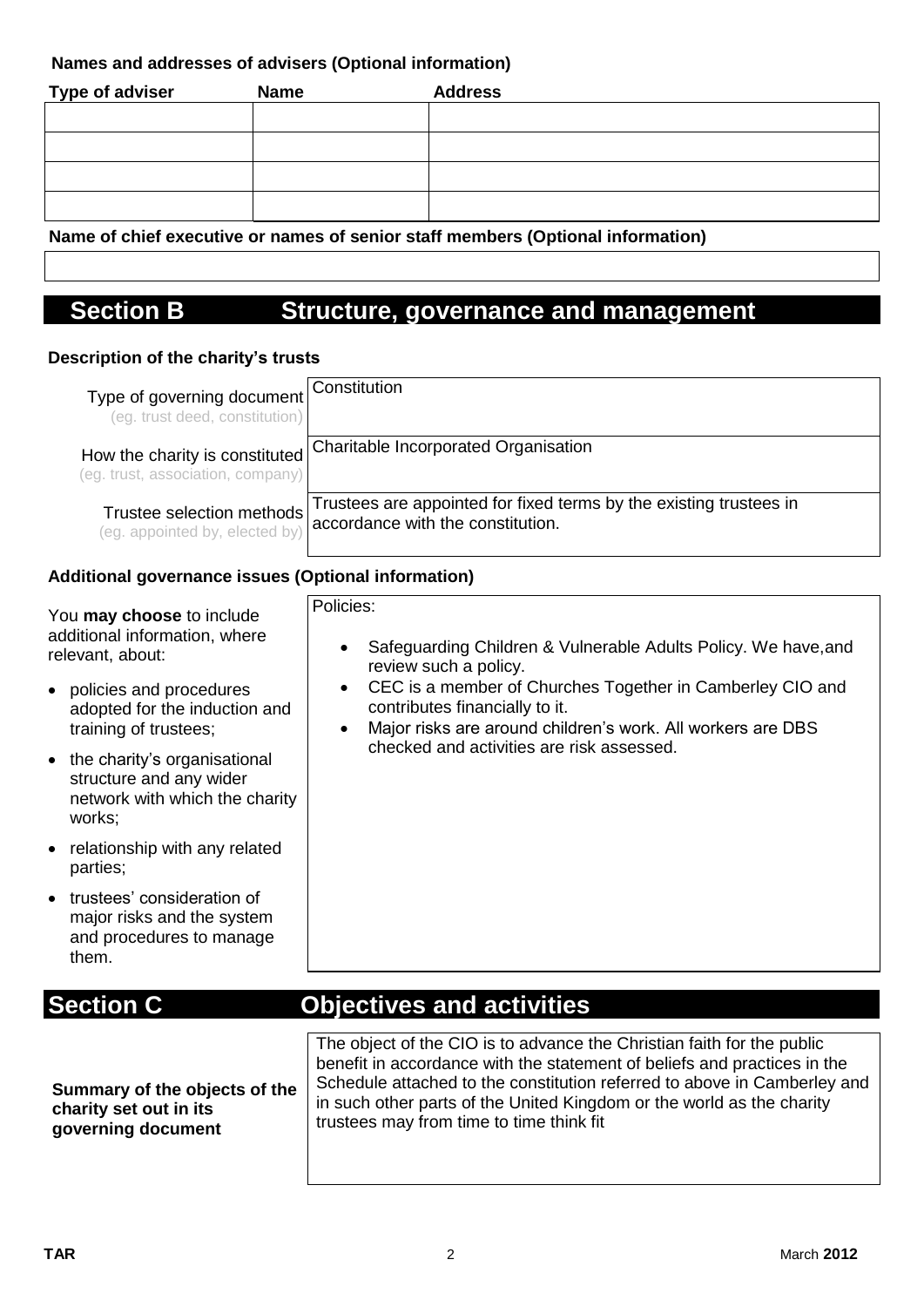| Summary of the main<br>activities undertaken for the<br>public benefit in relation to<br>these objects (include within<br>this section the statutory<br>declaration that trustees have<br>had regard to the guidance<br>issued by the Charity<br><b>Commission on public</b><br>benefit) | Regular and open public meetings for prayer, worship, communion and<br>teaching the Christian faith to both adults and children in accordance with<br>the constitution. Contributing to missionary work abroad and in the UK.<br>Contributing to Camberley Youth For Christ (CYFC) CIO (1076760).<br>Support and gifts to individuals -not church members - who are engaged<br>in full time activities or retired from such activities as are set out in the<br>objects and constitution of the CIO. |
|------------------------------------------------------------------------------------------------------------------------------------------------------------------------------------------------------------------------------------------------------------------------------------------|------------------------------------------------------------------------------------------------------------------------------------------------------------------------------------------------------------------------------------------------------------------------------------------------------------------------------------------------------------------------------------------------------------------------------------------------------------------------------------------------------|
|                                                                                                                                                                                                                                                                                          |                                                                                                                                                                                                                                                                                                                                                                                                                                                                                                      |

## **Additional details of objectives and activities (Optional information)**

|                                                                            | All those who served in our activities were volunteers. We had no paid<br>employees. |
|----------------------------------------------------------------------------|--------------------------------------------------------------------------------------|
|                                                                            |                                                                                      |
| You may choose to include<br>further statements, where<br>relevant, about: |                                                                                      |
| • policy on grantmaking;                                                   |                                                                                      |
| policy programme related<br>$\bullet$<br>investment;                       |                                                                                      |
| contribution made by<br>$\bullet$<br>volunteers.                           |                                                                                      |
|                                                                            |                                                                                      |
|                                                                            |                                                                                      |
|                                                                            |                                                                                      |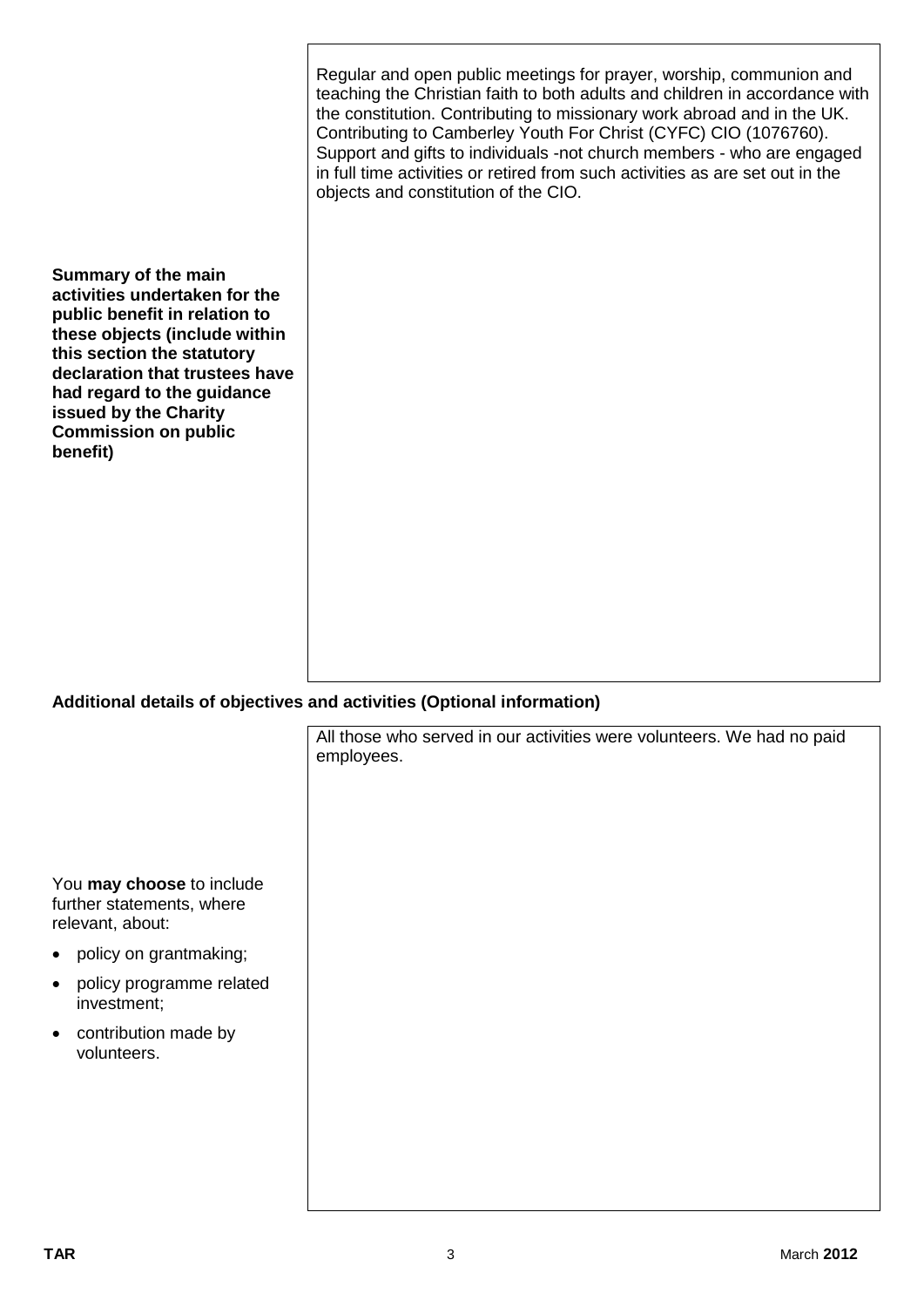# Section D **Achievements and performance Summary of the main achievements of the charity during the year** CEC gathered on Sundays for Communion and worship. 1. Publicity/Marketing: Our meetings were advertised on our notice board, website and Churches Together in Camberley website. 2. Children & Families – Each week during term time CEC organised and hosted a free activity for parents/carers and their pre-school children. As well as enabling those of different faiths and backgrounds to mingle and give mutual support, the Christian Faith was taught in accordance with the constitution. 3. Youth – the majority of Youth outreach in Camberley was carried out via Camberley YFC whom we supported financially. But more locally based guidance and teaching was provided to our own youth. 4. The Art Club facilitated a common interest in art within the church and wider community and encouraged Christian conversation. 5. CEC continues to be an active member of Churches together in Camberley. 6. Continued to contribute to missionary work abroad and in the UK. 7 In the financial year the Charity made a large donation for the purpose of assisting United Vision for Nepal in their disaster relief work in Nepal.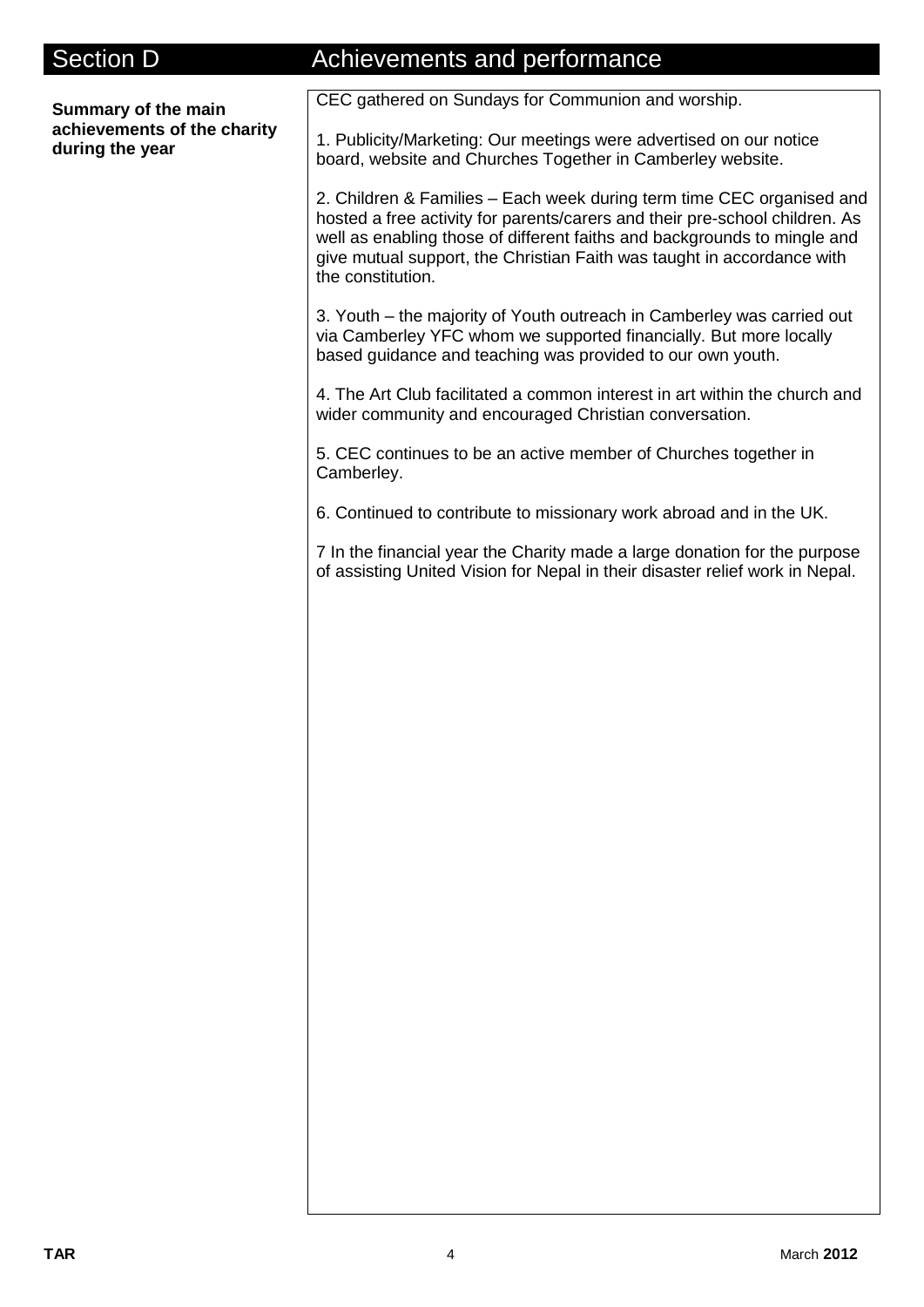| <b>Section E</b>                                                                                                                                                                                                                                                                                                                                               | <b>Financial review</b>                                                                                                                                                                                                                                                                                                                                                                                                                                                                                                                                                                                                                                                                                                                           |  |  |  |  |
|----------------------------------------------------------------------------------------------------------------------------------------------------------------------------------------------------------------------------------------------------------------------------------------------------------------------------------------------------------------|---------------------------------------------------------------------------------------------------------------------------------------------------------------------------------------------------------------------------------------------------------------------------------------------------------------------------------------------------------------------------------------------------------------------------------------------------------------------------------------------------------------------------------------------------------------------------------------------------------------------------------------------------------------------------------------------------------------------------------------------------|--|--|--|--|
| <b>Brief statement of the</b><br>charity's policy on reserves                                                                                                                                                                                                                                                                                                  | The trustees aimed to keep a reasonable working reserve. The terms of<br>our lease agreement for the aging building we occupy required us to<br>maintain it and meet the running costs.                                                                                                                                                                                                                                                                                                                                                                                                                                                                                                                                                           |  |  |  |  |
| Details of any funds materially<br>in deficit                                                                                                                                                                                                                                                                                                                  | Not applicable                                                                                                                                                                                                                                                                                                                                                                                                                                                                                                                                                                                                                                                                                                                                    |  |  |  |  |
| <b>Further financial review details (Optional information)</b>                                                                                                                                                                                                                                                                                                 |                                                                                                                                                                                                                                                                                                                                                                                                                                                                                                                                                                                                                                                                                                                                                   |  |  |  |  |
| You may choose to include<br>additional information, where<br>relevant about:<br>the charity's principal<br>sources of funds (including<br>any fundraising);<br>how expenditure has<br>$\bullet$<br>supported the key objectives<br>of the charity;<br>investment policy and<br>$\bullet$<br>objectives including any<br>ethical investment policy<br>adopted. | Our main source of income is normally from regular donations from<br>church members.<br>The charity received very large donations for earthquake relief work in<br>Nepal. The Charity's income in the year was also increased by many<br>thousands of pounds as a result of receiving unclaimed Gift Aid Relief<br>from Revenue and Customs for previous years. Accordingly, subject to<br>the need to retain a working reserve set out above, the trustees will<br>determine the will of the church and in the financial year 2018/19 aim to<br>distribute most of the funds held in accordance with our objects and<br>constitution.<br>All expenditure was to support and enable the objectives of the CIO in<br>the activities set out above. |  |  |  |  |

# **Section F Other optional information**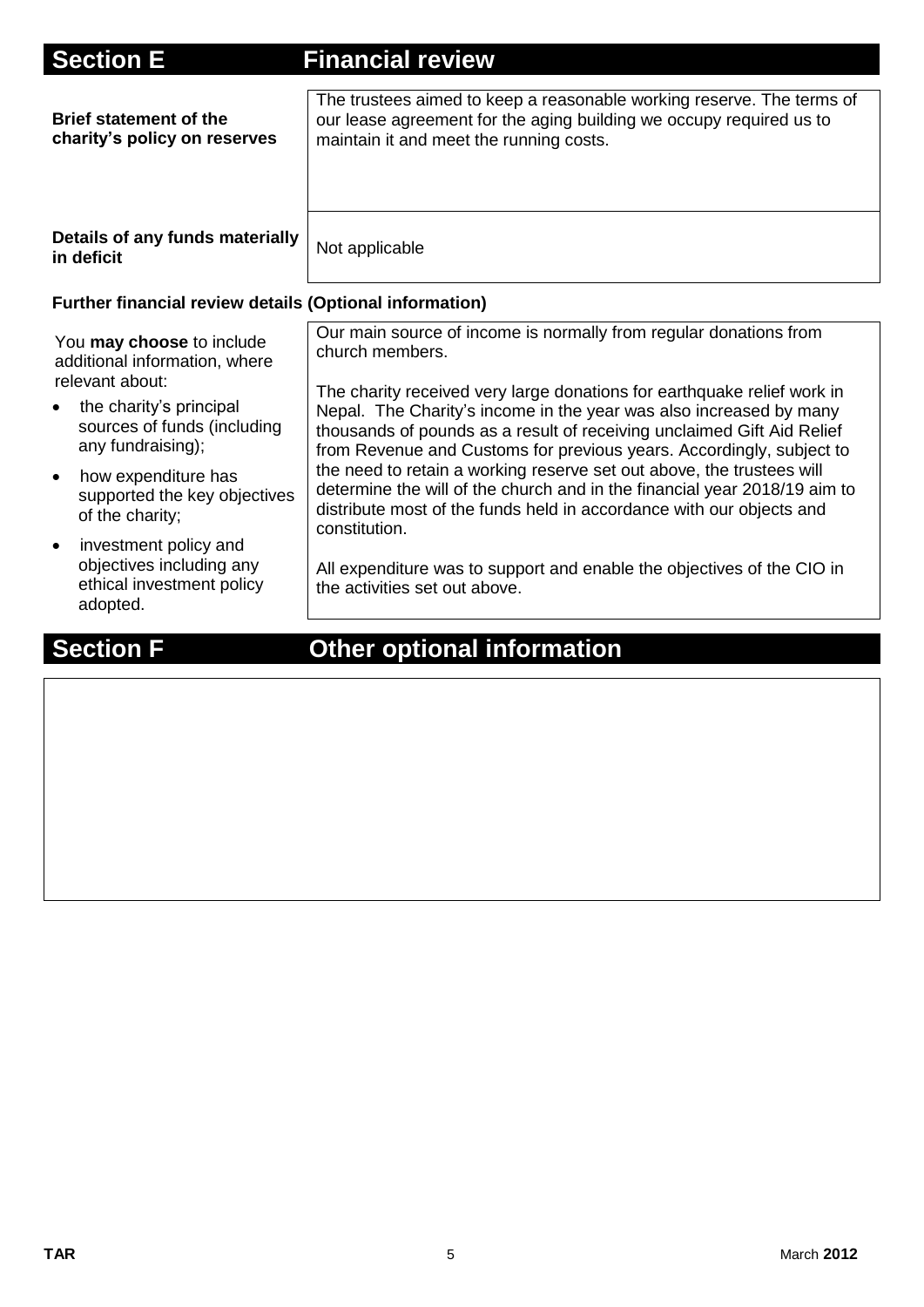| <b>CHARITY COMMISSION</b> Crossroads Evangelical Church<br>FOR ENGLAND AND WALES |                                                |                                            |                                                | 1161705                          |                                            |
|----------------------------------------------------------------------------------|------------------------------------------------|--------------------------------------------|------------------------------------------------|----------------------------------|--------------------------------------------|
|                                                                                  |                                                | <b>Receipts and payments accounts</b>      |                                                | CC16a                            |                                            |
|                                                                                  | For the period<br>from                         | 06/04/2017                                 | To                                             | 05/04/2018                       |                                            |
| <b>Section A Receipts and payments</b>                                           |                                                |                                            |                                                |                                  |                                            |
|                                                                                  | <b>Unrestricted</b><br>funds<br>to the nearest | <b>Restricted</b><br>funds                 | <b>Endowment</b><br>funds                      | <b>Total funds</b>               | Last year                                  |
|                                                                                  | £                                              | to the nearest<br>£                        | to the nearest<br>£                            | to the nearest<br>£              | to the nearest<br>£                        |
| <b>A1 Receipts</b>                                                               |                                                |                                            |                                                |                                  |                                            |
| <b>General Collection</b><br><b>Little Fishes Donations</b>                      | 18,595<br>291                                  | $\qquad \qquad \blacksquare$               | $\qquad \qquad \blacksquare$                   | 18,595<br>291                    | 14,316<br>344                              |
| Interest                                                                         |                                                | $\blacksquare$<br>$\overline{\phantom{a}}$ | $\blacksquare$<br>$\blacksquare$               |                                  | 10                                         |
| Surrey Heath Borough Council                                                     | 700                                            | $\blacksquare$                             | $\blacksquare$                                 | 700                              | 350                                        |
| Contribution to repairs, maintenance and<br>utilities from Bethel Fellowship     | 8,500                                          |                                            |                                                | 8,500                            |                                            |
| Gift Aid                                                                         | 13,230                                         | $\blacksquare$                             | $\blacksquare$                                 | 13,230                           | $\blacksquare$                             |
|                                                                                  |                                                | $\blacksquare$                             | $\blacksquare$                                 |                                  | $\qquad \qquad \blacksquare$               |
| <b>Sub total (Gross income for</b><br>AR)                                        | 41,316                                         | $\blacksquare$                             | $\qquad \qquad \blacksquare$                   | 41,316                           | $\qquad \qquad \blacksquare$<br>15,020     |
| A2 Asset and investment sales,                                                   |                                                |                                            |                                                |                                  |                                            |
| (see table).                                                                     |                                                |                                            |                                                |                                  |                                            |
| Asset transfer from church before<br>incorporation                               |                                                |                                            |                                                |                                  | 9,964                                      |
|                                                                                  |                                                |                                            |                                                | $\blacksquare$                   |                                            |
| Sub total                                                                        |                                                |                                            |                                                |                                  | 9,964                                      |
| <b>Total receipts</b>                                                            | 41,316                                         |                                            |                                                | 41,316                           | 24,984                                     |
| A3 Payments                                                                      |                                                |                                            |                                                |                                  |                                            |
| Expenses running activities of the church                                        |                                                |                                            |                                                |                                  |                                            |
|                                                                                  | 960                                            |                                            |                                                | 960                              | 1,104                                      |
| Repairs and Maintenance                                                          | 1,952                                          | $\blacksquare$                             | $\blacksquare$                                 | 1,952                            | 2,251                                      |
| Insurance<br><b>Utilities</b>                                                    | 1,855                                          | $\overline{\phantom{a}}$                   | $\overline{\phantom{a}}$<br>$\blacksquare$     | 1,855                            | 2,194                                      |
| Gift to other people and organisations in                                        | 2,254                                          | $\blacksquare$                             |                                                | 2,254                            | 2,383                                      |
| accordance with our constitution                                                 | 18,665                                         | $\blacksquare$                             | $\overline{a}$                                 | 18,665                           | 6,604                                      |
| <b>Bank Charges</b>                                                              | 80                                             | $\blacksquare$                             | $\blacksquare$                                 | 80                               | $\blacksquare$                             |
|                                                                                  | $\blacksquare$                                 | $\blacksquare$                             | $\blacksquare$                                 | $\blacksquare$                   | $\blacksquare$                             |
|                                                                                  | $\blacksquare$                                 | $\blacksquare$<br>$\blacksquare$           | $\qquad \qquad \blacksquare$<br>$\blacksquare$ | $\blacksquare$<br>$\blacksquare$ | $\overline{\phantom{0}}$<br>$\blacksquare$ |
| Sub total                                                                        | 25,766                                         |                                            |                                                | 25,766                           | 14,536                                     |
|                                                                                  |                                                |                                            |                                                |                                  |                                            |
| A4 Asset and investment<br>purchases, (see table)                                |                                                |                                            |                                                |                                  |                                            |
|                                                                                  |                                                |                                            |                                                |                                  |                                            |
| Sub total                                                                        | $\blacksquare$                                 | $\overline{\phantom{a}}$                   | $\blacksquare$                                 | $\blacksquare$                   |                                            |
| <b>Total payments</b>                                                            | 25,766                                         |                                            |                                                | 25,766                           | 14,536                                     |
|                                                                                  |                                                |                                            |                                                |                                  |                                            |
| Net of receipts/(payments)                                                       | 15,550                                         |                                            |                                                | 15,550                           | 10,448                                     |
| A5 Transfers between funds                                                       |                                                |                                            |                                                |                                  |                                            |
| A6 Cash funds last year end                                                      | 12,228                                         |                                            |                                                | 12,228                           |                                            |
| Cash funds this year end                                                         | 27,778                                         |                                            |                                                | 27,778                           | 10,448                                     |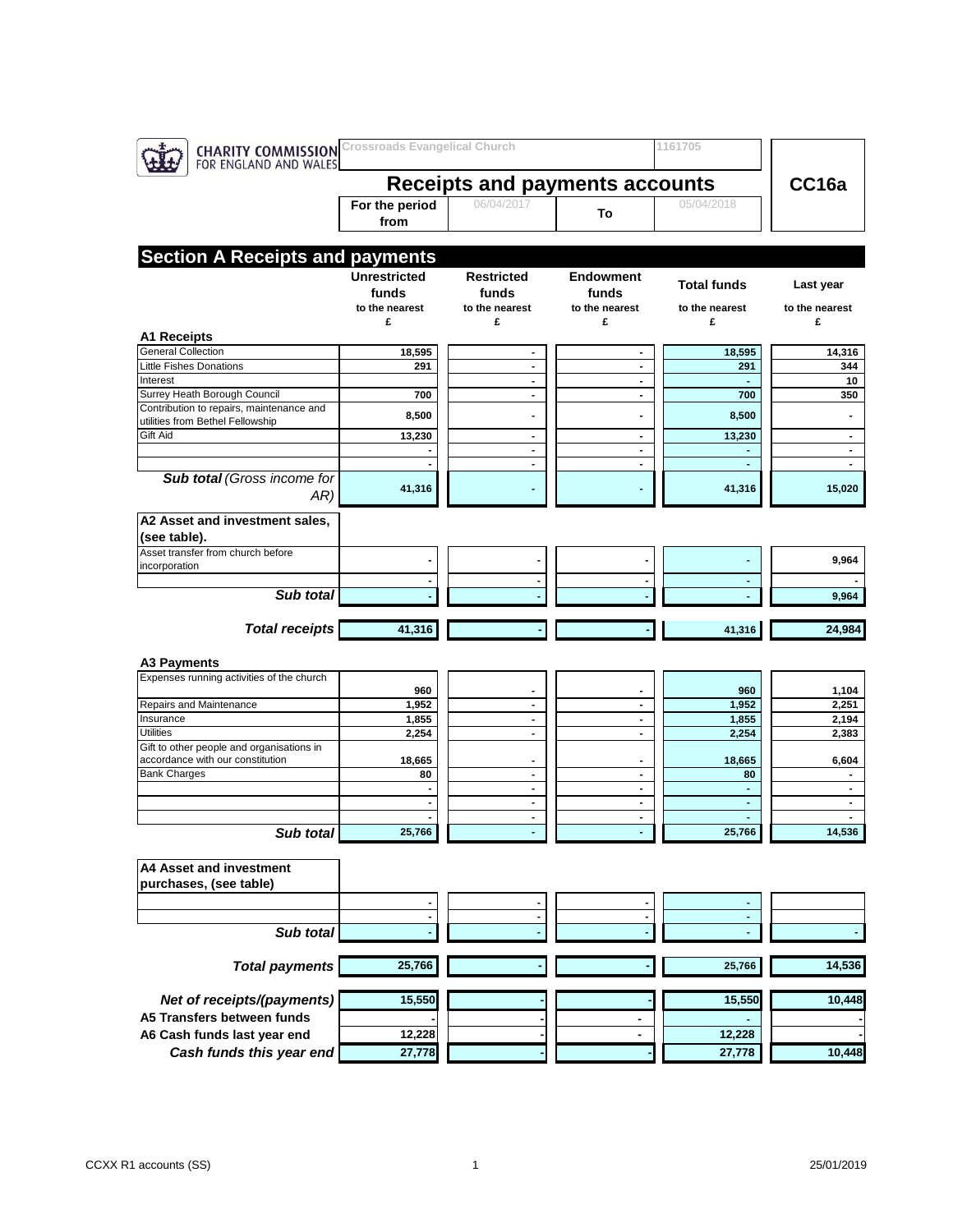|                                   | Section B Statement of assets and liabilities at the end of the period | <b>Unrestricted</b>      | <b>Restricted</b>            | <b>Endowment</b>             |
|-----------------------------------|------------------------------------------------------------------------|--------------------------|------------------------------|------------------------------|
| Categories                        | <b>Details</b>                                                         | funds                    | funds                        | funds                        |
|                                   |                                                                        | to nearest               | to nearest                   | to nearest                   |
|                                   |                                                                        | £                        | £                            | £                            |
| <b>B1 Cash funds</b>              | <b>Current Account</b>                                                 | 29,025                   |                              |                              |
|                                   |                                                                        |                          | $\blacksquare$               |                              |
|                                   |                                                                        |                          |                              |                              |
|                                   |                                                                        |                          | $\blacksquare$               | $\overline{\phantom{0}}$     |
|                                   | <b>Total cash funds</b>                                                | 29,025                   | ٠                            | ٠                            |
|                                   | (agree balances with receipts and payments                             |                          |                              |                              |
|                                   | account(s))                                                            | <b>Agreement Error</b>   | OK                           | OK                           |
|                                   |                                                                        | <b>Unrestricted</b>      | <b>Restricted</b>            | <b>Endowment</b>             |
|                                   |                                                                        | funds                    | funds                        | funds                        |
|                                   | <b>Details</b>                                                         | to nearest               | to nearest                   | to nearest                   |
| <b>B2 Other monetary assets</b>   |                                                                        | $\blacksquare$           | $\blacksquare$               | $\blacksquare$               |
|                                   |                                                                        | $\overline{\phantom{a}}$ | $\blacksquare$               | $\blacksquare$               |
|                                   |                                                                        | ÷                        | $\blacksquare$               | $\overline{\phantom{0}}$     |
|                                   |                                                                        | $\blacksquare$           | $\blacksquare$               | $\blacksquare$               |
|                                   |                                                                        |                          |                              |                              |
|                                   |                                                                        | $\blacksquare$           | $\blacksquare$               | $\overline{\phantom{a}}$     |
|                                   |                                                                        | $\blacksquare$           | $\blacksquare$               | $\frac{1}{2}$                |
|                                   |                                                                        |                          |                              |                              |
|                                   |                                                                        | <b>Fund to which</b>     |                              | <b>Current value</b>         |
|                                   | Details                                                                | asset belongs            | Cost (optional)              | (optional)                   |
| <b>B3 Investment assets</b>       |                                                                        |                          | $\blacksquare$               |                              |
|                                   |                                                                        |                          | $\blacksquare$               |                              |
|                                   |                                                                        |                          | $\blacksquare$               | ä,                           |
|                                   |                                                                        |                          |                              |                              |
|                                   |                                                                        |                          | $\blacksquare$               | $\overline{\phantom{a}}$     |
|                                   |                                                                        |                          | $\blacksquare$               | $\qquad \qquad \blacksquare$ |
|                                   |                                                                        |                          |                              |                              |
|                                   |                                                                        | Fund to which            | Cost (optional)              | <b>Current value</b>         |
|                                   | <b>Details</b>                                                         | asset belongs            | $\blacksquare$               | (optional)                   |
| <b>B4 Assets retained for the</b> |                                                                        |                          |                              |                              |
| charity's own use                 |                                                                        |                          | $\blacksquare$               |                              |
|                                   |                                                                        |                          | $\blacksquare$               | $\overline{\phantom{a}}$     |
|                                   |                                                                        |                          | $\blacksquare$               | $\overline{\phantom{a}}$     |
|                                   |                                                                        |                          |                              |                              |
|                                   |                                                                        |                          | $\blacksquare$               | $\overline{\phantom{a}}$     |
|                                   |                                                                        |                          | $\blacksquare$               |                              |
|                                   |                                                                        |                          | $\blacksquare$               | $\blacksquare$               |
|                                   |                                                                        |                          |                              |                              |
|                                   |                                                                        |                          | $\blacksquare$               | $\overline{\phantom{a}}$     |
|                                   |                                                                        |                          | $\blacksquare$               | $\blacksquare$               |
|                                   |                                                                        |                          |                              |                              |
|                                   | <b>Details</b>                                                         | Fund to which            | Amount due                   | When due                     |
| <b>B5 Liabilities</b>             |                                                                        | liability relates        | (optional)<br>$\blacksquare$ | (optional)                   |
|                                   |                                                                        |                          |                              |                              |
|                                   |                                                                        |                          | $\blacksquare$               |                              |
|                                   |                                                                        |                          | $\blacksquare$               |                              |
|                                   |                                                                        |                          | $\blacksquare$               |                              |
|                                   |                                                                        |                          |                              |                              |
|                                   |                                                                        |                          | $\blacksquare$               |                              |